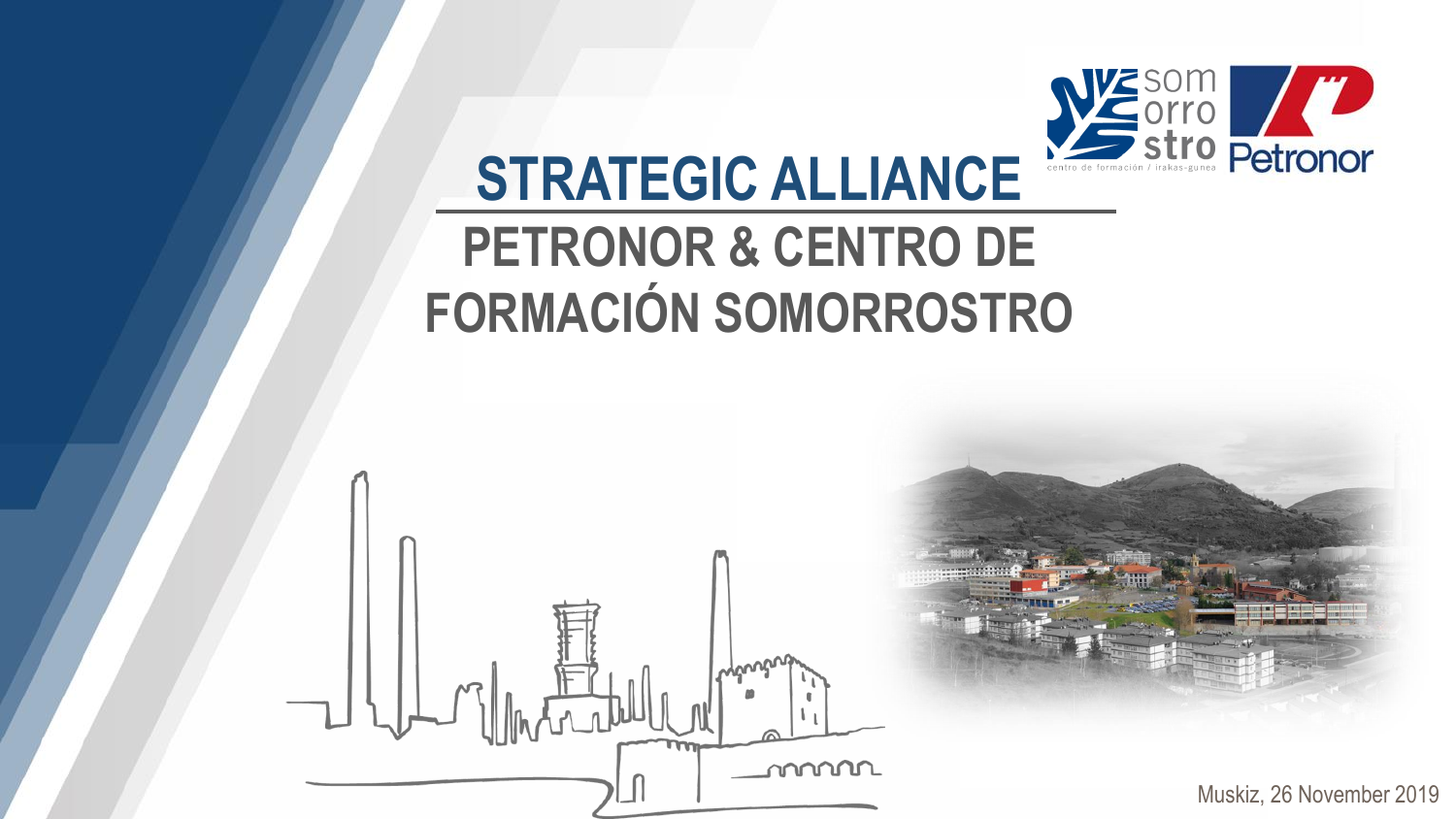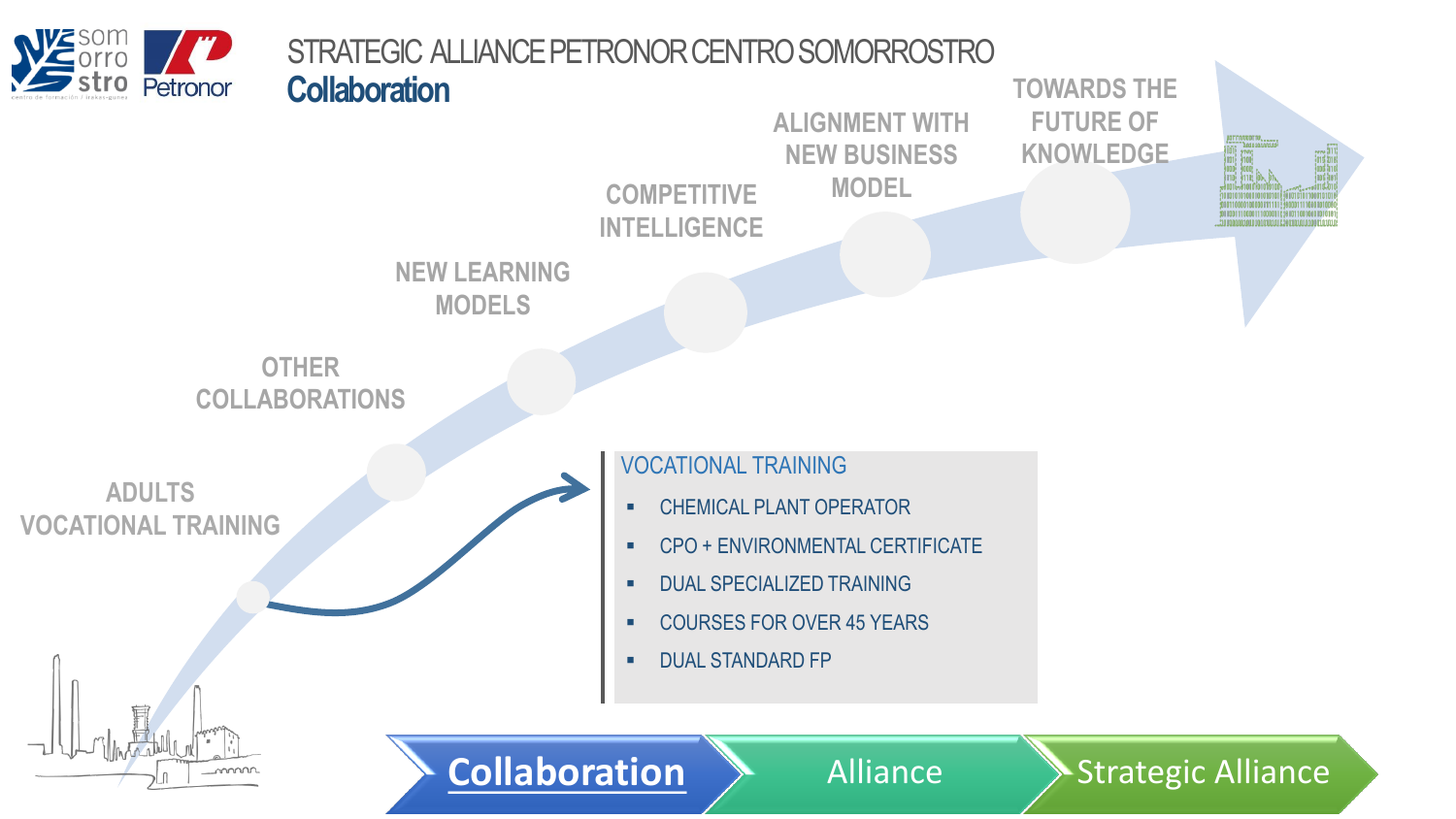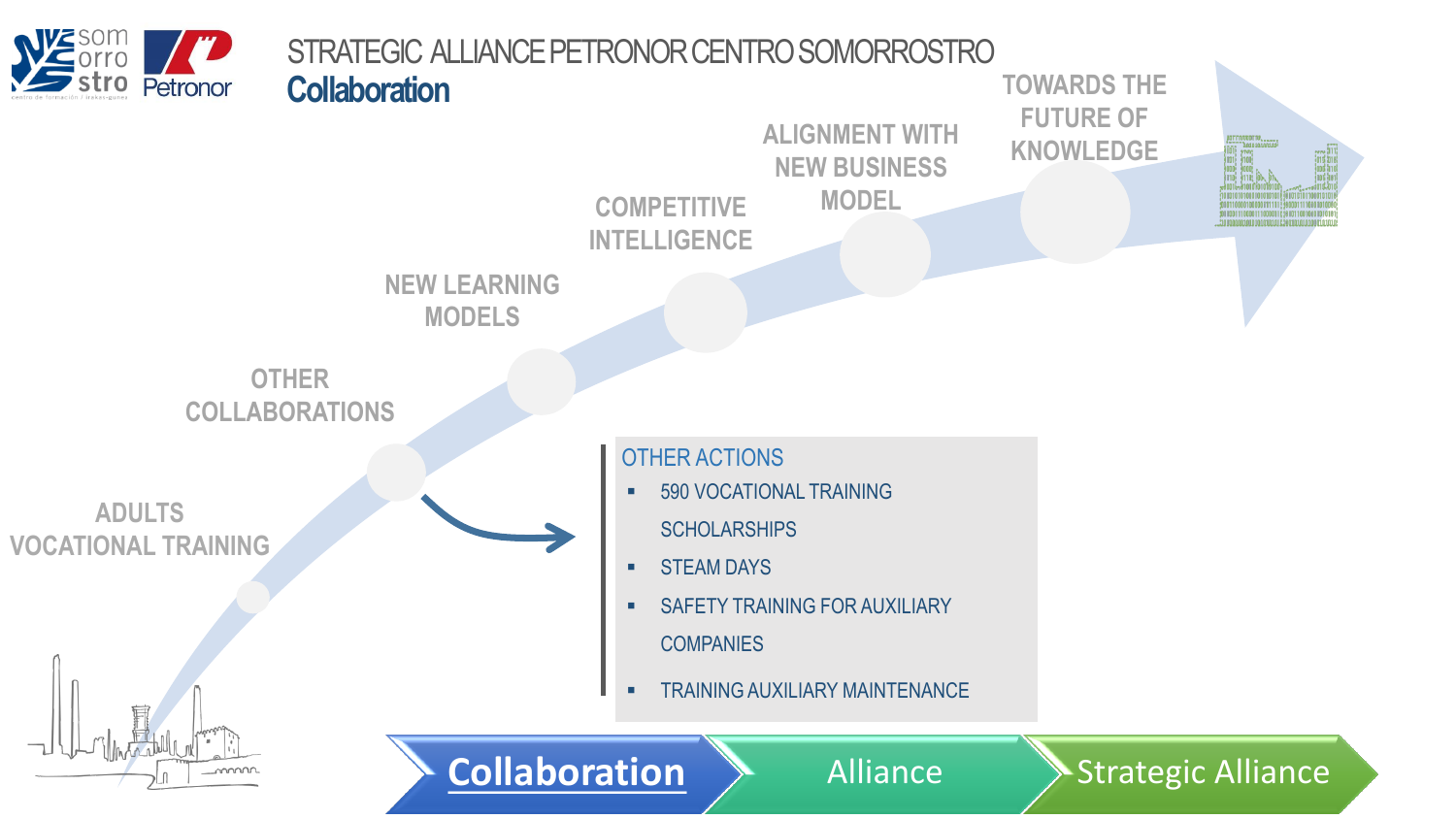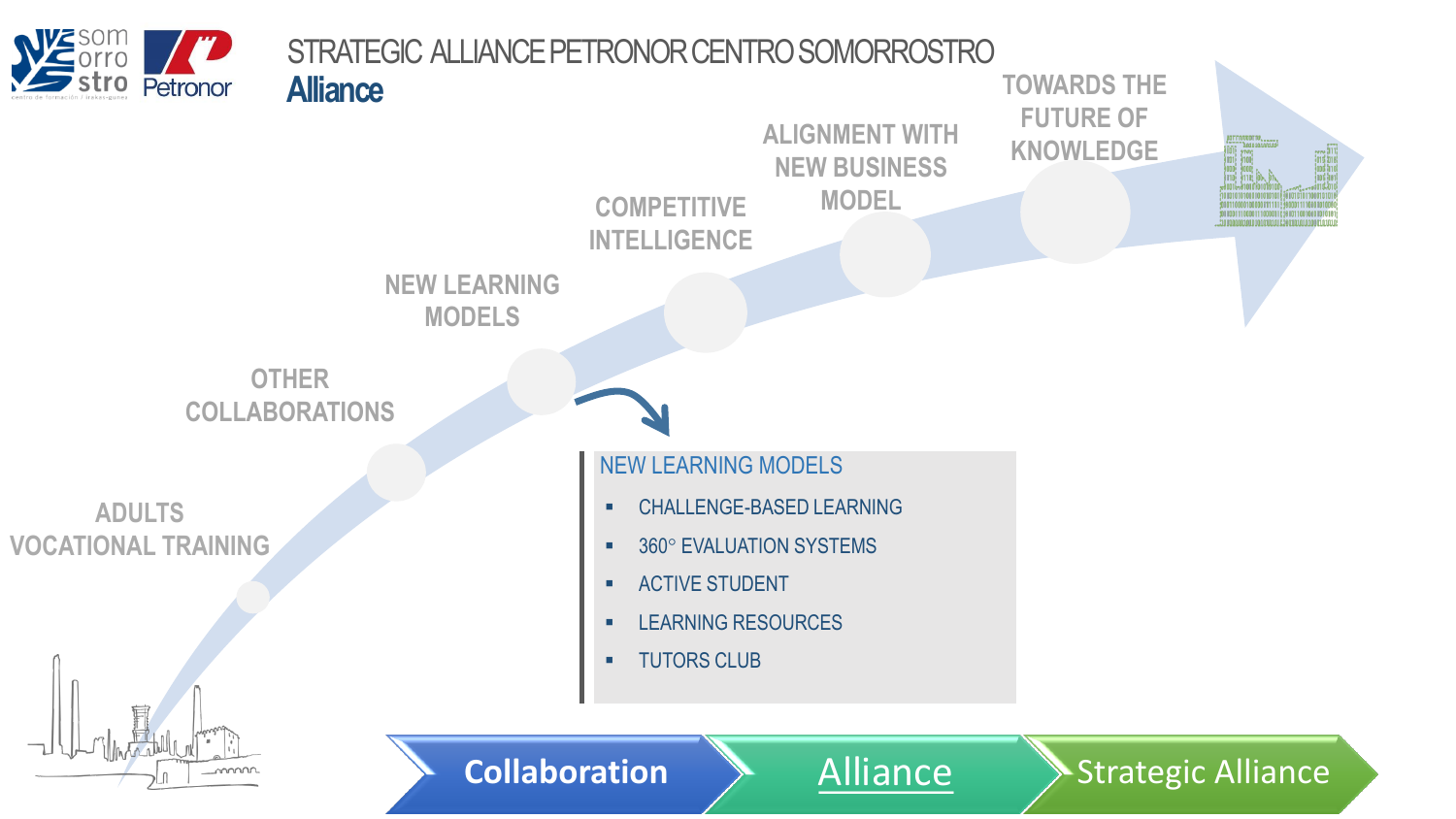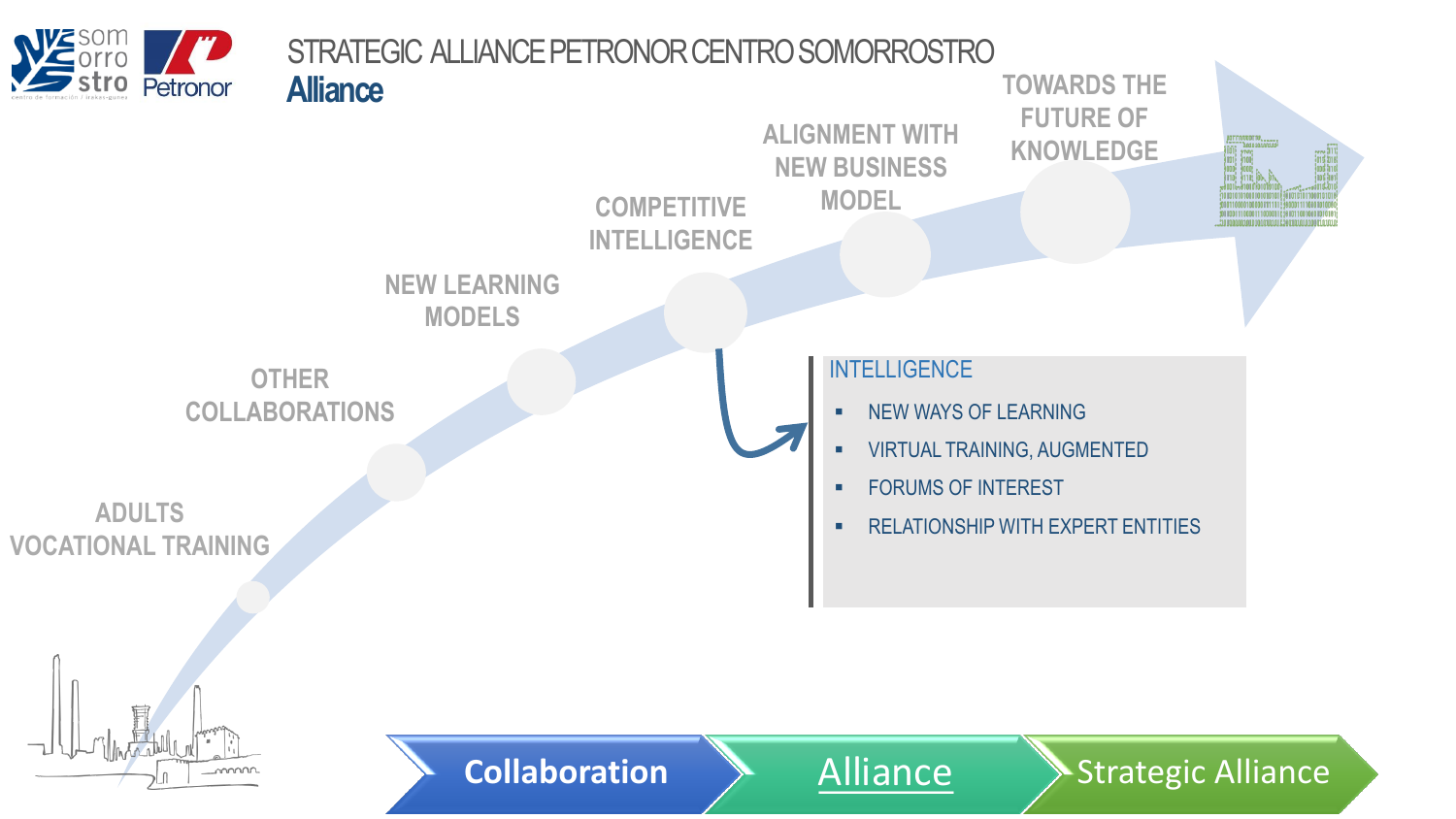

mmm

**Collaboration Alliance > Strategic Alliance**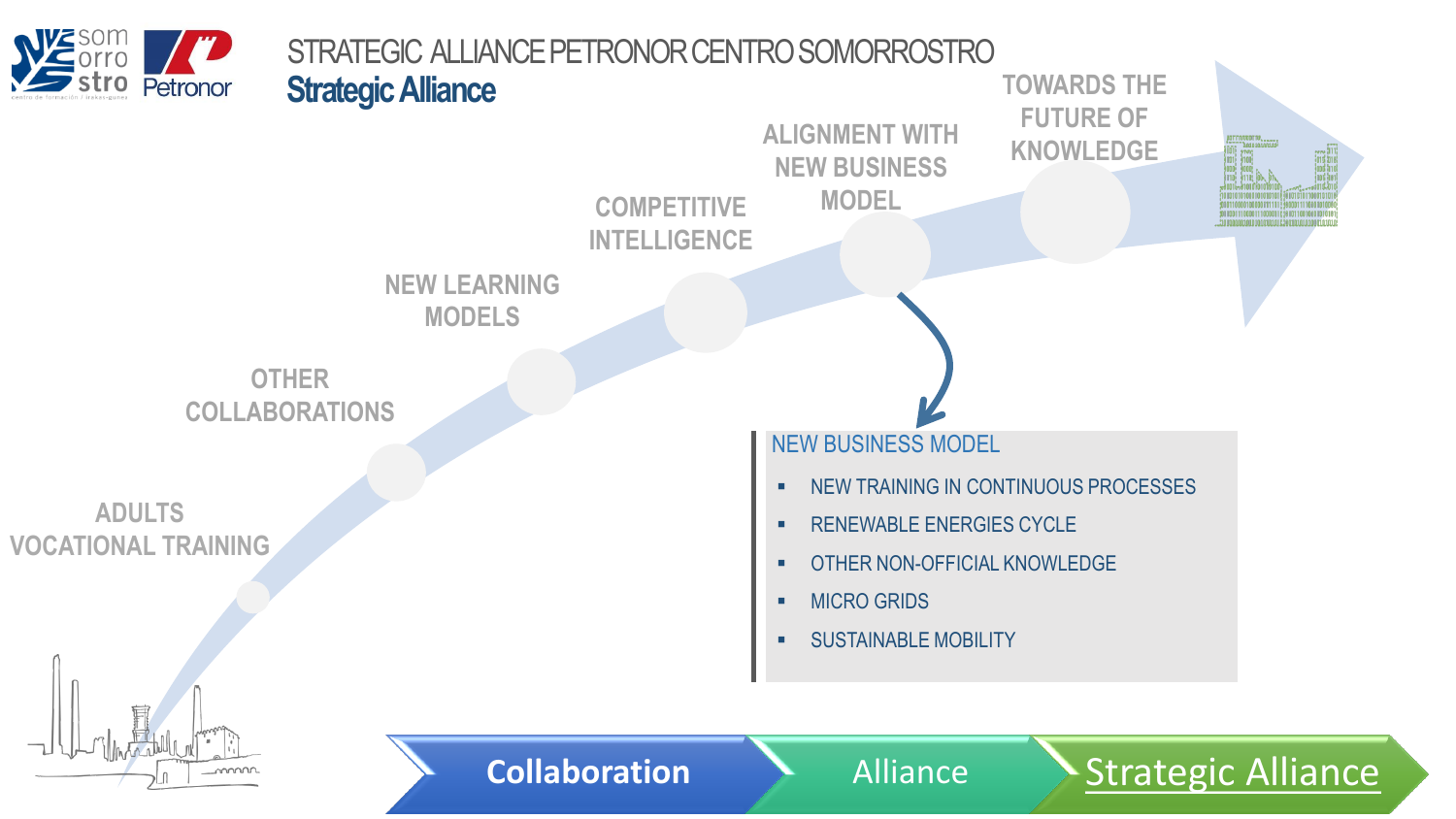

mmm

**Collaboration Alliance > Strategic Alliance**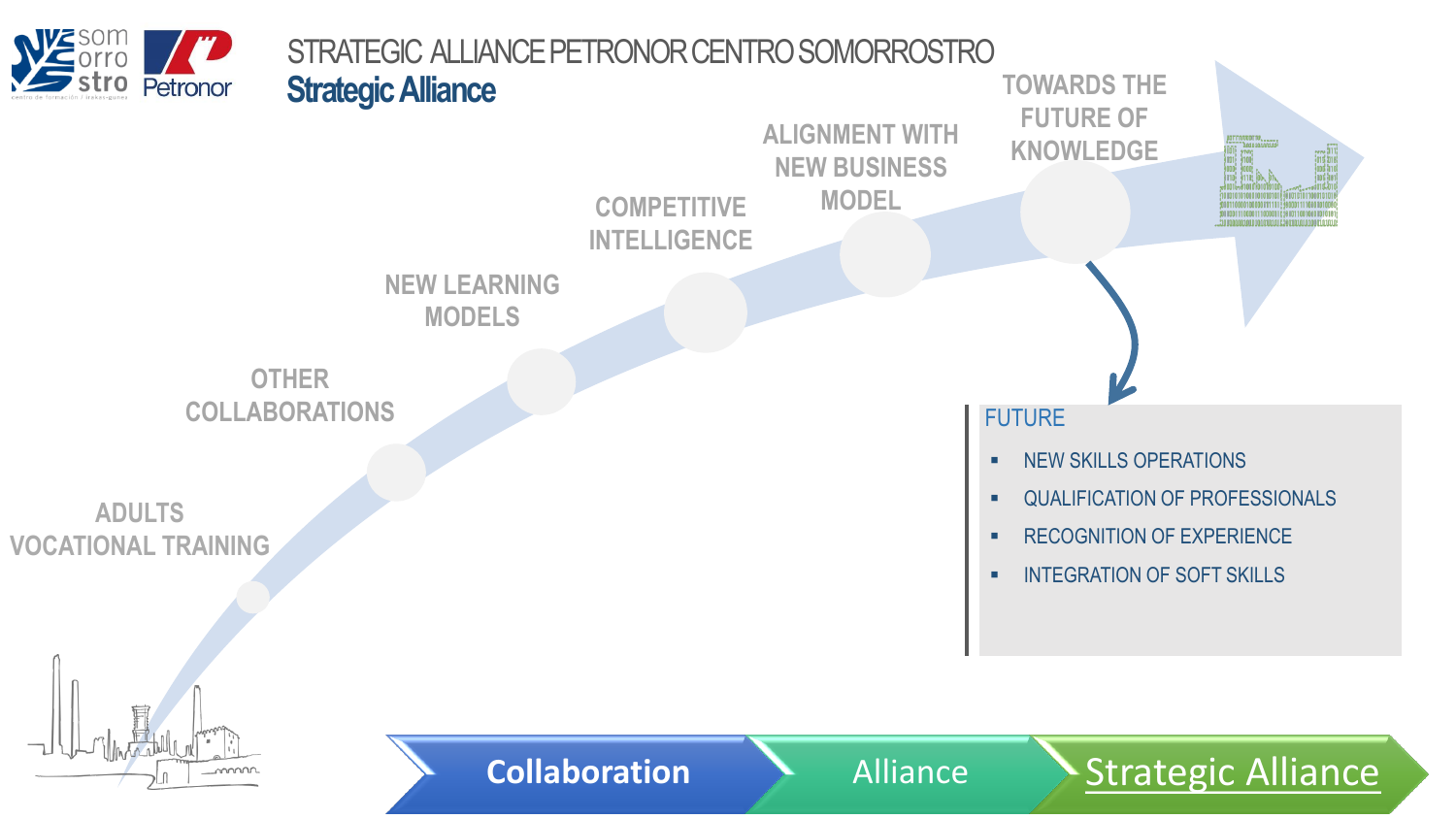

## STRATEGIC ALLIANCE PETRONOR CENTRO SOMORROSTRO **EuropeanAward**





**Category "Companies":** 

Petronor, part of the REPSOL Group (ES)





Mr. Jose Ignacio Zudaire, Director of Institutional Relations and Mr. Sergio San Martin, Teacher of the apprentice school. received the Award from Marianne Thyssen, Commissioner for Employment, Social Affairs, Skills and Labour Mobility

**The Contract of Street** 

Petronor (a company belonging to the Repsol group) has a strong social commitment in a region with a well-established tradition of vocational training. The motivation of the company to engage in vocational training is largely due to its awareness that their competitiveness depends on the quality of their personnel.

Since the year 2000, 400 people have been trained in work-based training programmes by Petronor, most of them in vocational training courses for chemical plant operators. The training duration is 9 months, with three months at the training centre and 6 months at the refinery.

In recent years Petronor has been developing its own training model, and this year they started a project for dual vocational training. As a result, the company has hired 25 students whose training as plant operators leads to a professional certificate in environmental management which enables them to play an important role within the organisation.

To address the employability of young people in the region, Petronor, with the support of Basque institutions, has designed a 2-year programme (including more than 1800 practical hours) for Specialist Dual Training. This programme is tailor-made for industrial companies working in the chemical sector and in energy and water distribution and production. As a result of that, 18 apprentices from 6 different vocational training centers, are specialising in dynamic equipment or industrial plant instrument. maintenance in our refinery, in three important subcontractors and another local company.

The selection committee appreciated in particular Petronor's good cooperation with VET providers in the region to develop apprenticeship programmes leading to a qualification. It also appreciated that Petronor actively develops training programmes that correspond their training needs.



**EUROPEAN COMMISSION** 

**EMPLOYABILITY STRATEGY AND DUAL TRAINING AWARD** (in collaboration with the Centro de Formación Somorrostro)